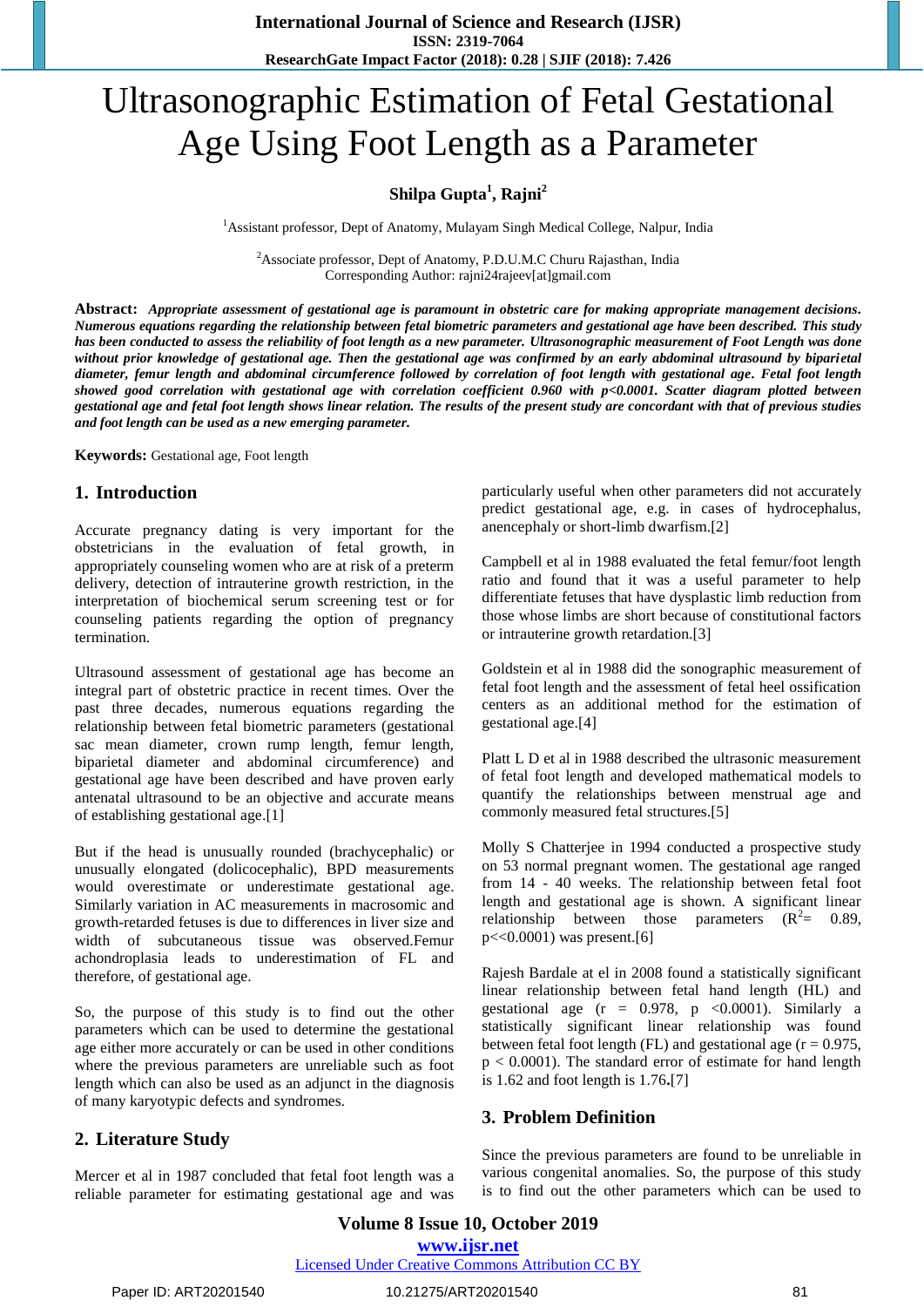determine the gestational age either more accurately or can be used in such conditions.

## **4. Methodology/ Approach**

The present study was conducted in the Department of Anatomy, in coordination with the Department of Radio diagnosis. The study was done in 100 normal pregnant women who were sure about their last menstrual period, had regular menstrual cycle, not experienced any vaginal bleeding since becoming pregnant, no one had taken oral contraceptives for at least 3 months before conception, having singleton apparently normal fetuses, no medical pathology.

Ultrasonographic measurement of Foot Length was done without prior knowledge of gestational age using Medison S A 8000 S E ultrasonographic machine with curvilinear linear and sector array 3.5 to 5 MH<sub>Z</sub> frequency transducers (probes).Fetal foot can be visualized sonographically around 15 weeks of gestation. The fetal foot is seen perpendicular to the plane of the fetal leg. The image was freezed to measure the foot length. We measured the Fetal Foot Length from heel to the end of big toe on plantar and lateral views. Dorsal views are excluded from the study as it may lead to incorrect assessment of foot length thus affecting the final result obtained by the study

## **5. Results and Discussion**

In our study the earliest age at which fetal foot length could be seen sonographically was found to be 15 weeks of gestation and mean foot length is  $17.5\pm1.29$  and mean sonographic foot length at 36 weeks of gestation is 64.4±3.28.

Table 1 shows the relationship of mean foot length (FTL) versus gestational age which increases as pregnancy progresses from 15 to 36 weeks of gestation.

| Table 1   |                      |
|-----------|----------------------|
| <b>GA</b> | <b>MEAN FTL + SD</b> |
| 15        | $17.50 + 1.29$       |
| 18        | $22.60 \pm 2.96$     |
| 21        | $28.00 \pm 0.81$     |
| 24        | $34.80 \pm 0.83$     |
| 27        | $36.25 + 2.06$       |
| 30        | $43.40 \pm 1.34$     |
| 33        | $49.00 \pm 3.46$     |
| 36        | $64.40 + 3.28$       |

Figure 1 shows the graph plotted the mean values of foot length against gestational age which shows linear increase in FTL as pregnancy progresses from 15 to 36 weeks of gestation



## **6. Conclusion**

In the present study fetal foot length showed good correlation with gestational age with correlation coefficient 0.960 with p<0.0001. Scatter diagram plotted between gestational age and fetal foot length shows linear relation of fetal foot length with gestational age. On comparing the results of the present study with that of previous researches we concluded that the present study is concordant with that of previous studies. Nevertheless high correlation coefficient (0.960) and comparatively lesser standard error (1.3) makes this study more reliable.

## **7. Future Scope**

Fetal foot length is a good marker for gestational age especially in cases of femur achondroplasia, dolichocephaly or brachycephaly and in cases who are not sure about their L.M.P. Fetal foot length can be used as an investigational tool in the determination of gestational age in the late second and third trimesters of pregnancy. Fetal foot length was particularly useful when other parameters did not accurately predict gestational age, e.g., in cases of hydrocephalus, anencephaly or short-limb dwarfism.

#### **References**

- [1] Robin B. Kalish, Frank Chervenak. Sonographic Determination of Gestational Age. Timisoara Medical Journal 2009;2
- [2] Mercer BM, Sklar S, Shariatmadar A, Gillieson MS and D Alton ME. Fetal foot length as a predictor of gestational age. Am J Obstet Gynecol 1987;156:350-5
- [3] Campbell J, Henderson A, Campbell S. The fetal femur/foot length ratio: a new parameter to assess dysplastic limb reduction. Obstet Gynecol 1988;72(2):181
- [4] Goldstein I, Reece EA, Hobbins JC. Sonographic appearance of the fetal heel ossification centers and foot length measurements provide independent markers for gestational age estimation.AM J Obstet Gynecol 1988;59(4):923-6
- [5] Platt LD, Medearis AL, DeVore GR, Horenstein JM, Carlson DE, Brar HS. Fetal foot length: relationship to menstrual age and fetal measurements in the second trimester. Obstet Gynecol 1988;71(4):526-31

# **Volume 8 Issue 10, October 2019**

**www.ijsr.net**

Licensed Under Creative Commons Attribution CC BY